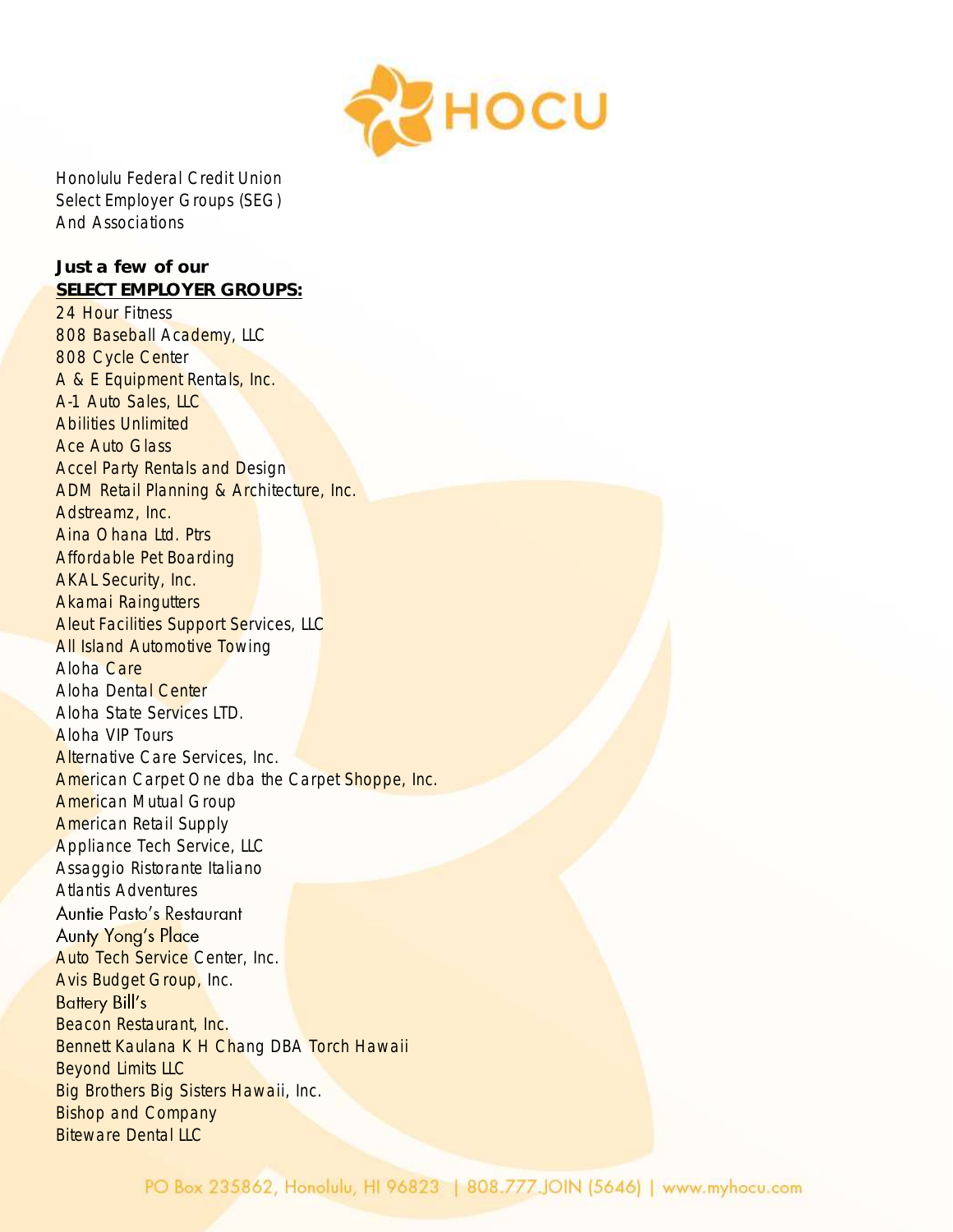

Blue Hawaii Drafting Services, Inc. BOHICA Enterprises LLC dba Pacific Rim Fishing Supplies Boy Scouts of America Aloha Council Bruce Matson Company, Inc. Bruno De Paris Salon, LLC Bubbies Homemade Ice Cream Buca Restaurants 2, Inc. **Busch Consulting, Inc.** C & S Wholesale Grocers, Inc. California Pizza Kitchen Inc. & Subs Capone's Ultimate Detail Cardiology Associates Inc. Chang Iwamasa LLP Chase Hawaii Rentals, LLC Christian Dior Inc. Clear Choice Builders Inc. Clinical Laboratories of Hawaii LLP Coates & Frey, AAL, LLLC Coffee or Tea, Inc. Complete Commercial Flooring Connie Gayle Skin Care Centre, Inc. Cool Living LLC Coral Wireless dba Mobi Pcs Cornerstone Financial CF Insurance Agency Correia Corporation Costco Wholesale **Courier Corporation of Hawaii** Cradles N' Crayons LLC **Cutter Dodge Chrysler Jeep of Pearl City** Cutter Ford Inc. Cutter Imports Inc. dba Cutter Dodge of Waipahu Cutter MGMT Co. dba Cutter Automotive Team Cutter Motor Cars Inc. dba Cutter Ala Moana Cutter Pontiac Buick GMC of Waipahu CYRY Corporation dba Campbell Stop and Shop Darrell C Allison Dr dba Blue Cross Animal Hospital Inc Dawson Technical, LLC Debiasi Pacific DJ'S Tire Services & Repair Inc dba DJ'S Motorsports Dreamhouse Inc. Driven PV LLC Eager Beavers LLC Ed Dang Machine Works, Inc. Edward Enterprises, Inc.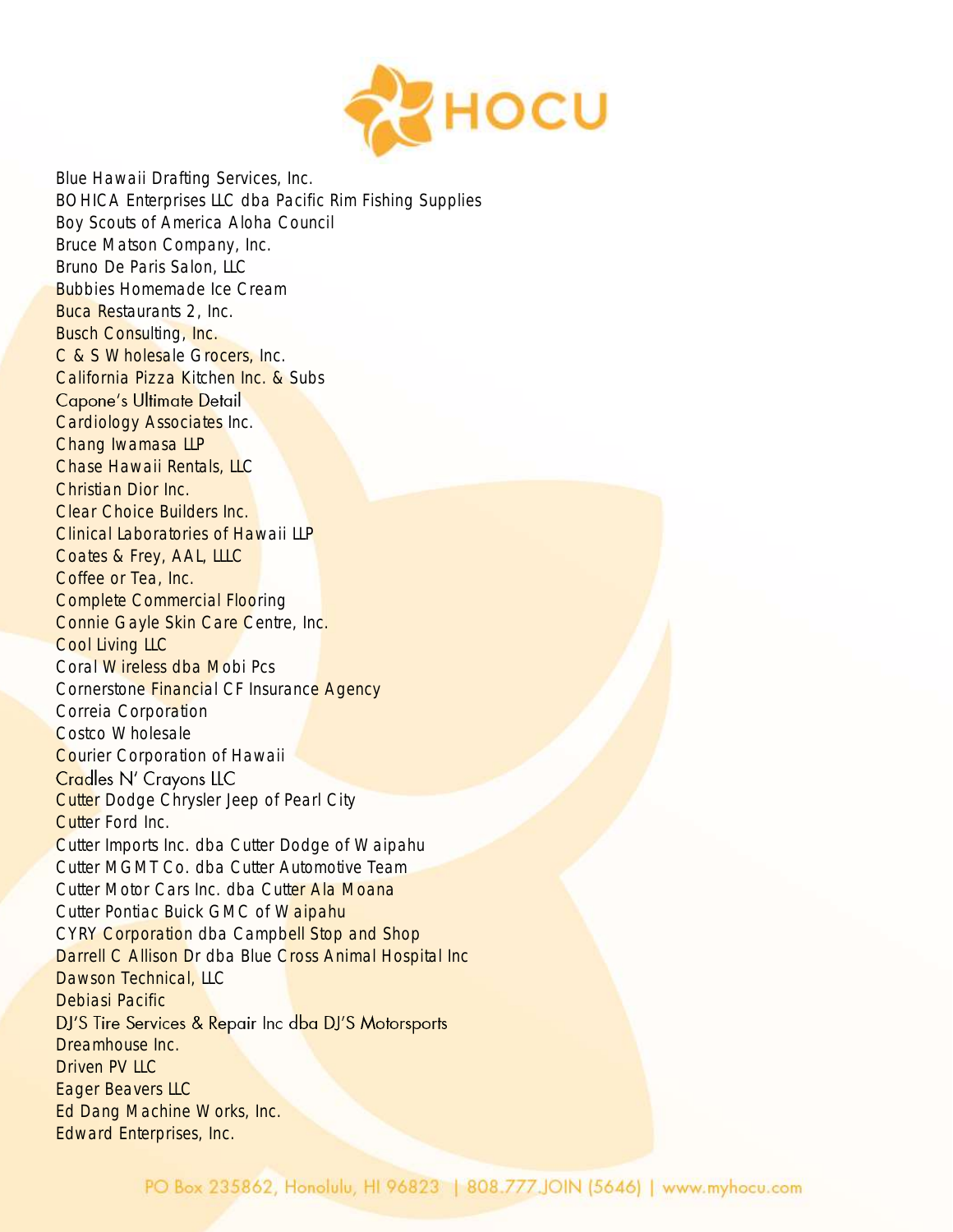

EJ's Electrical Service Eli's Diamonds & Jewelry Direct Embassy Suites by Hilton Oahu Kapolei Energy Industries, LLC Enterprise Holdings: Enterprise Rent A Car, National and Alamo Erin H Yoda dba Yoshi's Power Ups **Ernest Complete Yard Care LLC** Excellent Auto Center Inc. First USA Food Stores LLC Floor Tech Inc. Fresenius Medical Care dba Fresenius Medical Services Fresenius Medical Services dba Aloha Dialysis Center Fresenius Medical Services dba Dialysis Services of Kapolei Fresenius Medical Services dba Dialysis Services of Pearlridge Fresenius Medical Services dba Honolulu Dialysis Center Fresenius Medical Services dba Honolulu Acutes Fresenius Medical Services dba Kapahulu Dialysis Center Fresenius Medical Services dba Lanai Dialysis Center Fresenius Medical Services dba Wahiawa Dialysis Center Fresenius Medical Services dba Windward Dialysis Center Fresh & Natural LLC Galen G.L. Lum CPA, Inc. GDS Solutions, LLC Geico General Insurance Co. Gill Island Motors, Inc. dba Windward Ford of Hawaii Glennco HI Inc. dba McDonald's of Aina Haina Goodwill Industries of Hawaii **Grand Construction LLC** Grill & Bar NECO Hawaii GRYLT Manoa Inc. Guy's Superior Interior, Inc. Halawa Valley Auto Repair Hale Koa Hotel Haleakala Solar Inc. Harry's Café **Harvey Brothers LLC** Hat World Inc. dba Lids Hata Services, LLC **Hawaii Geophysical Services, LLC** Hawaii Health Shiatsu Center, LLC Hawaii Self Storage Hawaii Tourism Japan Hawaiian Agents Inc. Hawaiian Island Homes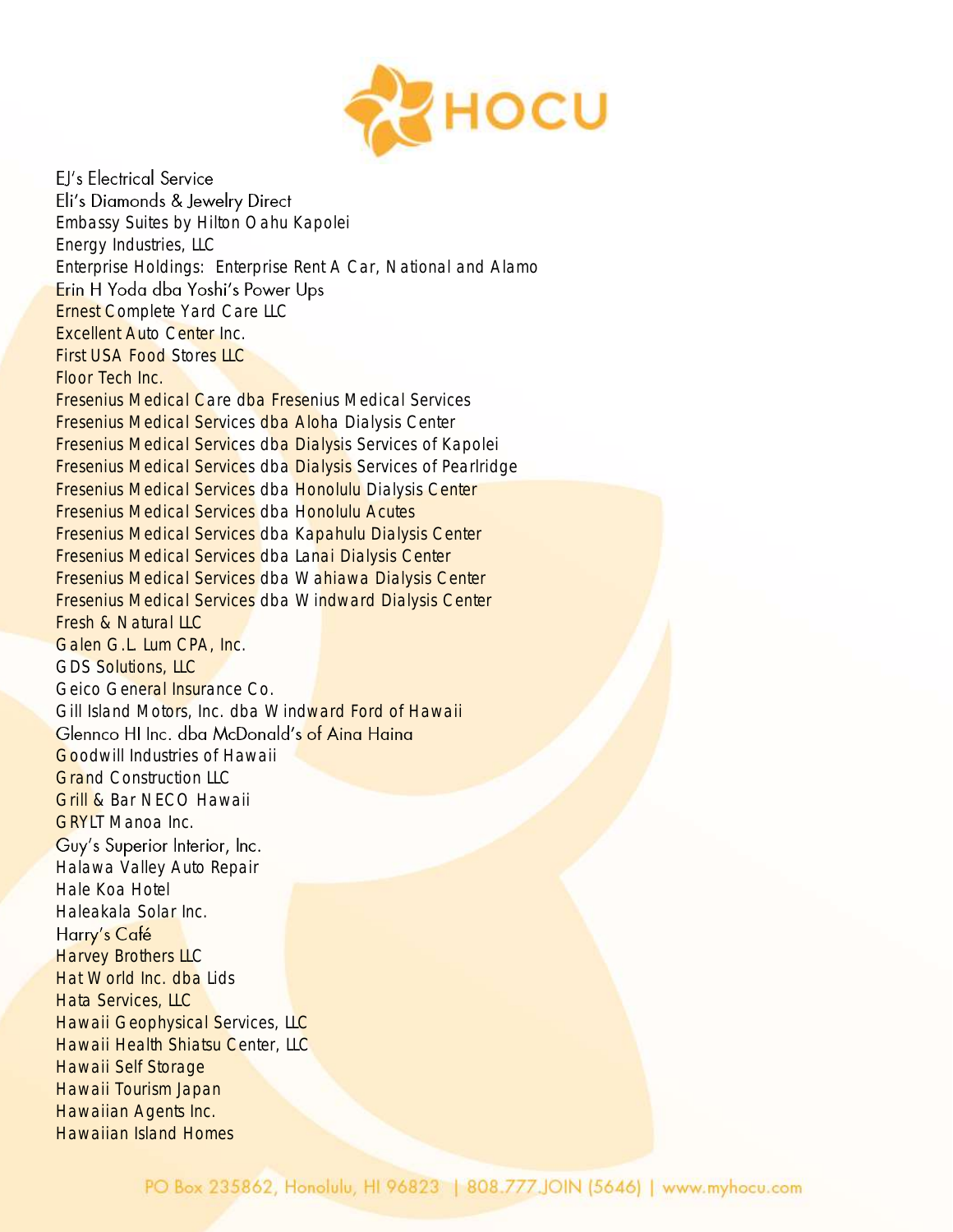

Heavenly United LLC dba CK's Delights and Grocery Hertz Car Sales HI Care & Cleaning Inc. HMP Inc. dba Business Services Hawaii Ho'ala Salon & Spa Hokuahi Lawns **Home Appraisals of Hawaii** Hong-Ru Chen, M.D., Inc. Hoomoku Hale LLC i-9 Sports Immanuel Enterprises, Inc. In-Motion Promotions Iniki Enterprises Limited International Convention and Event Services, Inc. Island Construction and Demolition LLC Island Digital Imaging Island Maid, Inc. Island Signal and Sound, Inc. Island Topsoil, LLC Island Wide Security LLC JP Automobiles, Inc. dba Pacific Honda Jacobsen Labor Services, Inc. Jake's Lawn Service Jason Kawakami dba Tantriq Entertainment Jesusa Quinabo dba J Quinabo Care Home Jimbo **JM** Pacific Auto Body JN Group Inc. dba JN Automotive Group Joe Pacific Shoe Repair John Mullen and Company, Inc. Jon Ren Salon JR'S CAPS, INC. Kaffee-Kapolei Inc. dba McDonald's of Kapolei Kailua Nail Care Kakaako Properties LLC Kapolei Realty, Inc. Kiamalu Consulting & Investigations Agency Kilauea Pest Control Inc. King Infiniti of Honolulu LLC Kmart Kapolei KMR International Ko'olau Golf Club Koa Beach Service Koga Engineering & Construction Inc.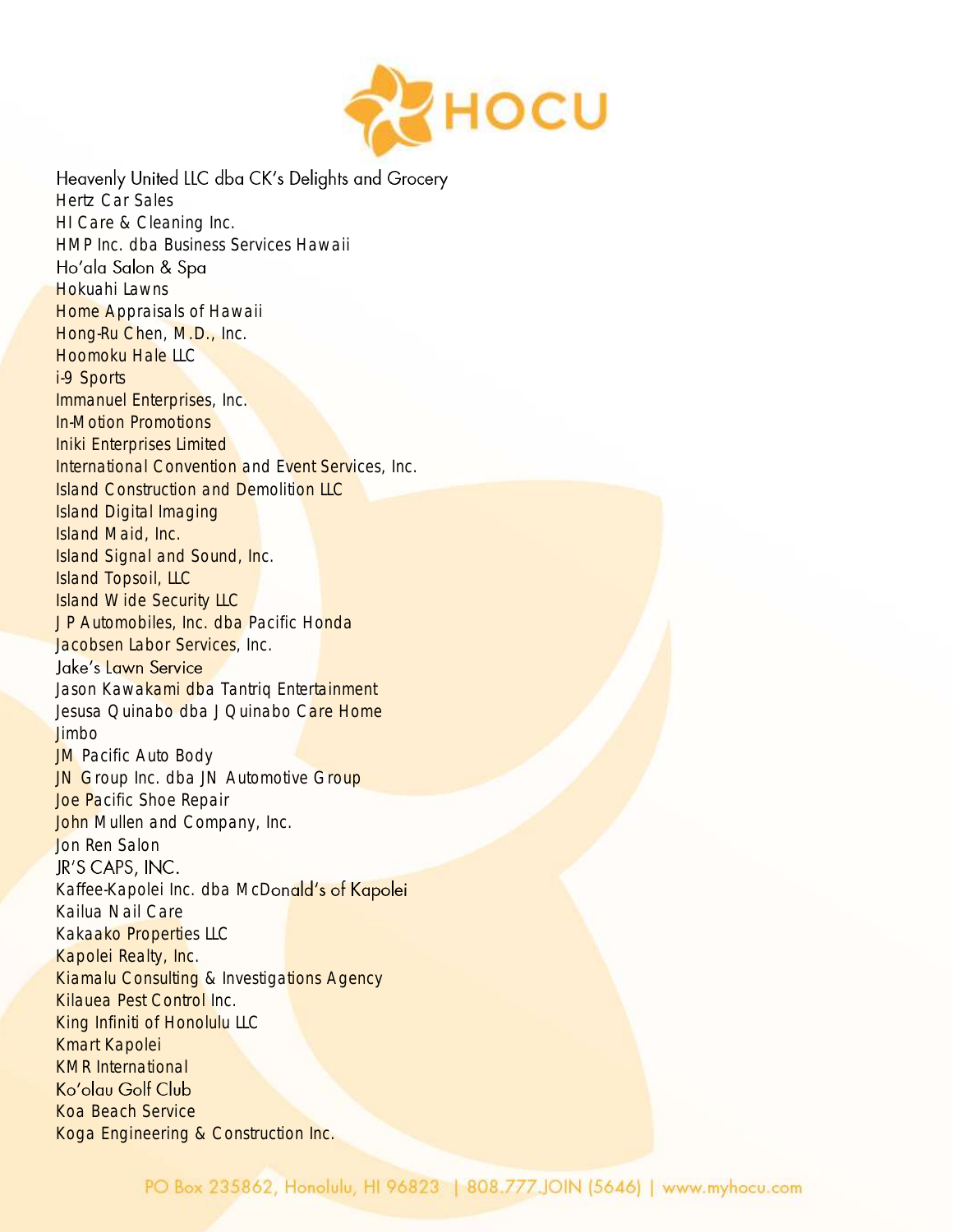

## Kono's Restaurants

Kroc Center (The Salvation Army Ray and Joan Kroc Corps Community Center) Kumon Lamination House, Inc. Lighting Services Inc. Lin Television Corporation dba KHON2 Liquorish Stone & Tile Work Little Seoul Inc. LNW Management Inc. LSX Hawaii, Inc. Mainco Inc. McDonald's Restaurant of HI Inc. dba McDonald's of Kaneohe Mckinley Motor Service, Inc. dba Mckinley Car Wash Meadow Gold Dairies-Hawaii Ltd. Memoirs LLC Michael M Okano, DDS., Inc. MMI Realty Services, Inc. Moss Engineering, Inc. Newman Consulting Services LLC Ninja Kami **Oahu Paradise Cleaning Services, LLC** Ohana Medical Billing LLC OneMain Financial PACBLU Pacific Air Cargo Pacific Isles Equipment Rental, Inc. **Pacific Shipyard International** Palama Meat Company Palehua Ranch LLC Paradise Café Pension Services Corporation Pepperblack LLC Performance Landscapes Pomaikai Transport Services, Inc. Porter Mcquire Kiakona and Chow LLP Posso Pizza Inc. dba Domino's Pizza Professional Performance Development Group, Inc. ProService Hawaii R.E.I.N.S. International U.S.A. dba Gyu-Kaku Rainbow Bathtub Refinishers, Inc. Rainbow Chevrolet Inc dba Cutter Chevrolet Rainbow School Randall Morita DesignRaymond's Painting Co Inc.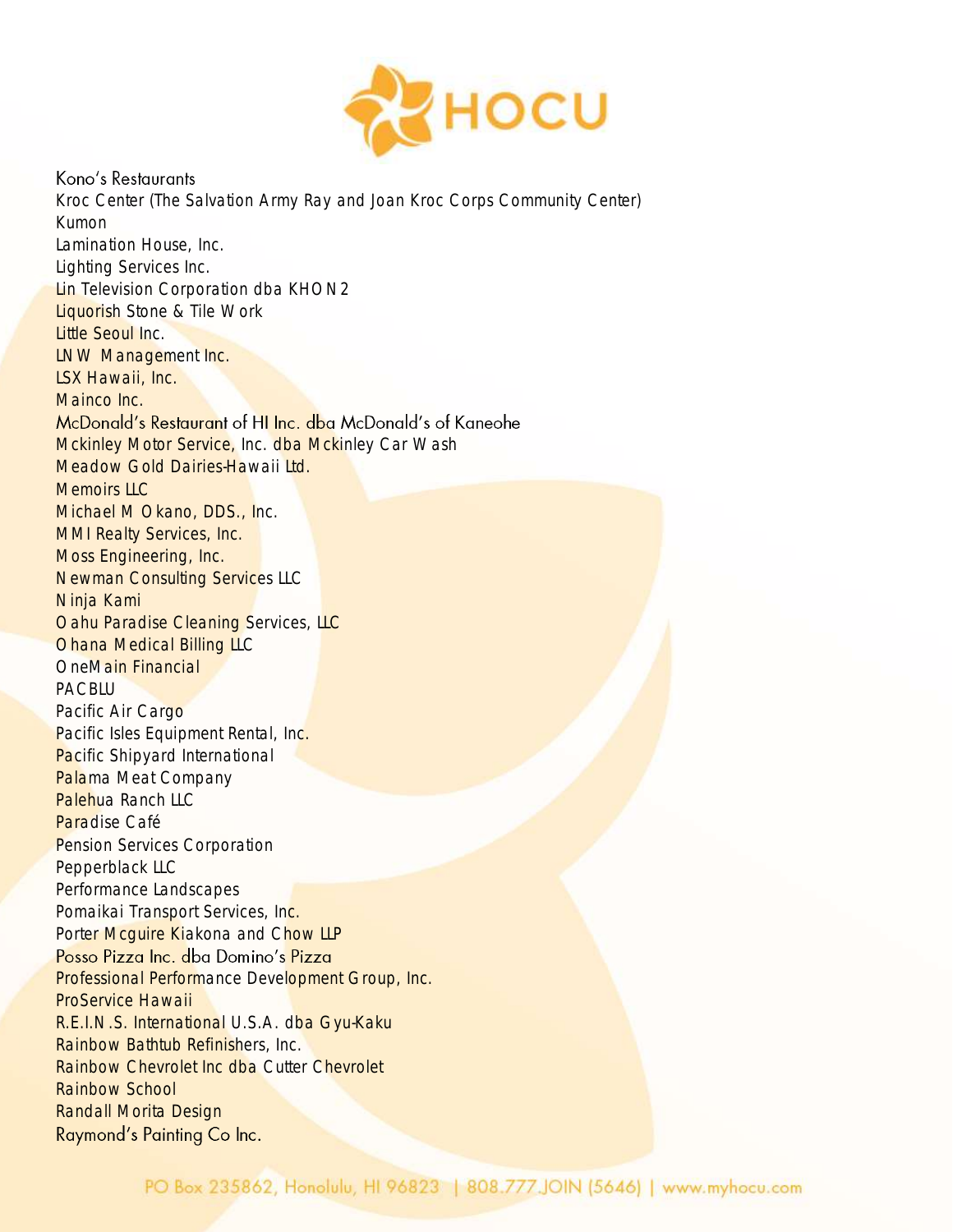

Real Time/Emergence Geomics, LLC Reid K Saito, OD., LLC Repairs Done Right Auto Service LLC RJC Restaurants, Inc dba Café Anasia Roberts Hawaii, Inc. Rok San Inc. dba Piikoi Mart Rosalinda T Olivas dba Olivas Care Home Sachi Hawaii Pacific Century Properties LLC Safeway Inc. Saint Louis School Salon 202, Inc. Sansei Seafood Restaurant and Sushi Bar Securitas Security Services USA Inc. Sephora Ala Moana Servco Auto Honolulu Servco Subaru, Inc Sharon L. Ortiz dba A Rainbow in Paradise Weddings Sho Horiuchi Realty, Inc. Silvert & Saibene Wines, LLP Simply Pets Hawaii LLC Sinclair Drywall Inc. Smash Pacific Corporation Solaris Art LLC Staffing Solutions Stan Glander Companies Steelsmith Natural Health Center, Inc. Steven Twidwell dba Abstract Skate Shop **Stone Concepts LLC Styleline Corporation** Subway Salt Lake Success Solutions LLC Sunrise Construction, Inc. Switch Solutions Group T & T Tinting Specialists, Inc. Taco Bell TD Food Group, Inc. **TCS Drywall Inc. dba Alii Drywall Teddy's Bigger Burgers** The Cheesecake Factory The Limtiaco Consulting Group, Inc. The Massage Corner The Surfing Pig Tire Source and Supply LLC dba Masaki's Auto Repair Inc. Tony Group Autoplex Transcontinental Associates, Inc.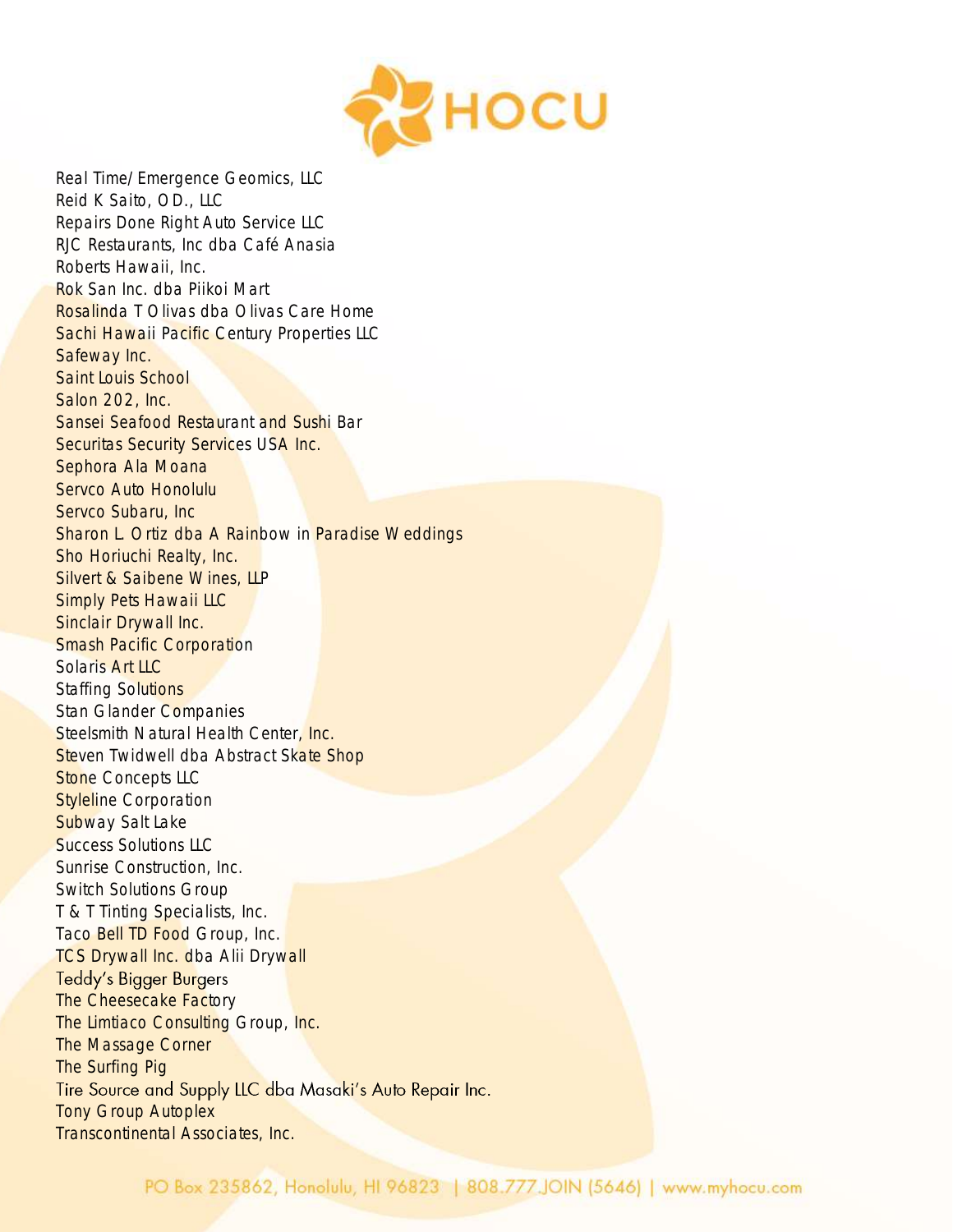

**Travelex** TRK Enterprises, LLC Uncle Clay's LLC Unique Motors LLC Ushijima Architects, Inc Valenti Print Group Voyager Auto Sales Vui Vui Inc. Walter P. Thompson, Inc. WATG Architects Inc. Wealth Strategy Partners, LLC Weil & Associates, Inc. Windward Auto Sales Inc. dba Windward Dodge Chrysler Jeep World Wide Window Cleaners Inc. Xpress Trucking, Inc. Y. Hata and Co., LTD Yanagi Sushi, Inc. YMCA of Honolulu Yogi Kwong Engineers LLC Yokota and Li CPA Yummy Korean BAR-B-Q Z & S Restaurants LLC dba Lei Lei's Bar & Grill

*ASSOCIATIONS:* Ad 2 Honolulu AOAO 1551 Ala Wai AOAO Alakea Corporate Tower AOAO Ala Wai Plaza Skyrise AOAO The Banyan Tree Plaza AOAO Chateau Waikiki AOAO Country Club Villas Phase 1 AOAO Honolulu tower AOAO Kapiolani Towers AOAO Keauhou Punahele AOAO Makiki Royal AOAO Keola La'i AOAO of Makee Ailana AOAO of Marina Towers AOAO The Palms AOAO of Rainbow Series Kauhale Waipio AOAO of Royal Iolani AOAO Royal Kuhio AOAO Uraku